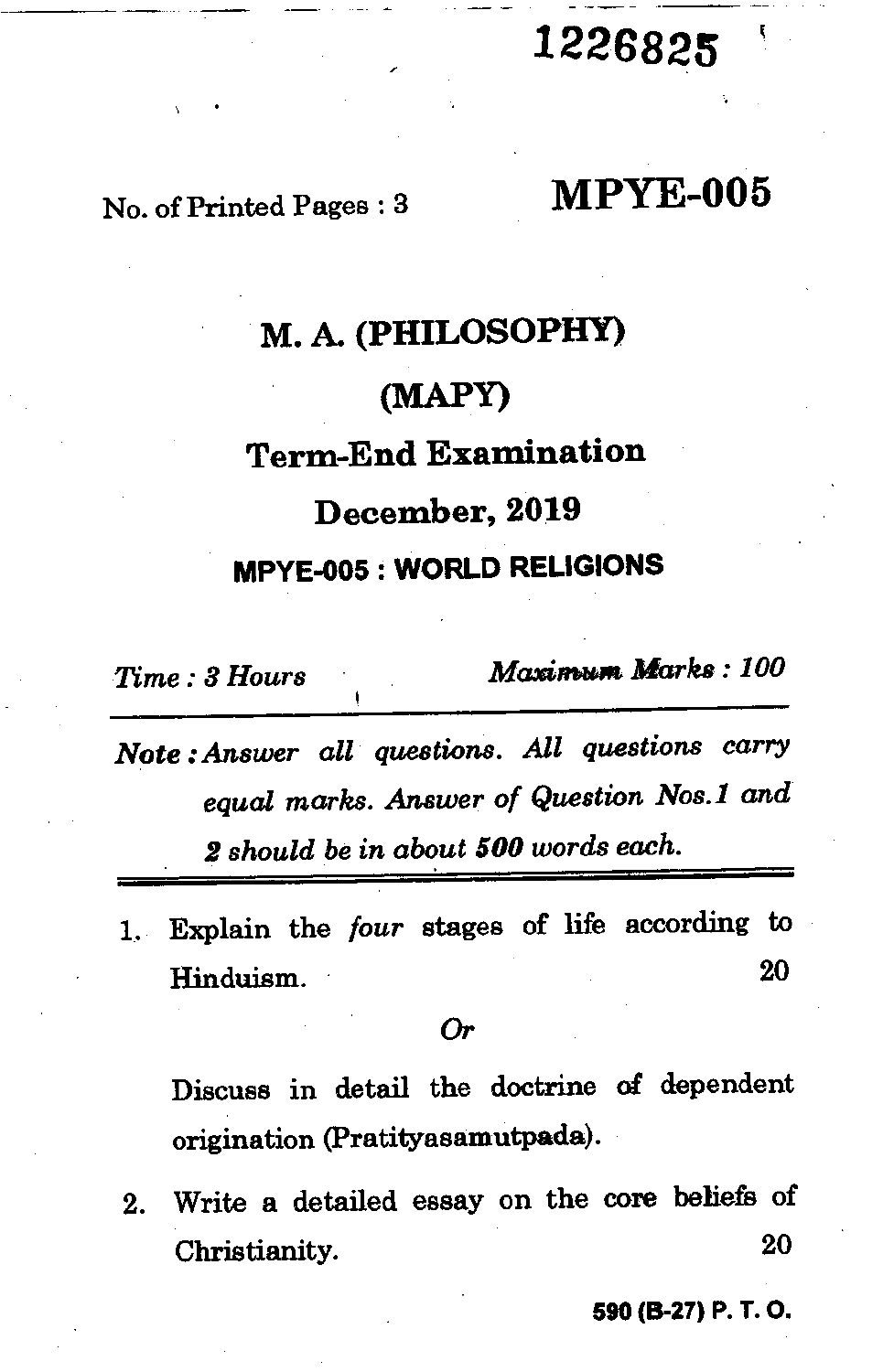Explain the Jaina concept of liberation. How does the ethical teachings of Jainism help one to reach liberation ?

- 3. Answer any *two* of the following questions in about 200 words each : 10 each
	- (a) Discuss the eightfold path of Buddhism suggested for overcoming suffering.
	- (b) How do you understand the unity of the ultimate principle and the created beings explained in the Sikh Philosophy ?
	- (c) Discuss the pillars of faith in Islam.
	- (d) Explain Dharma and Moksha as two of the goals of human life.
	- 4. Answer<sup>'</sup>any *four* of the following questions in about 150 words each : 5 each
		- (a) Give a brief sketch of the socio-religious background of Sikhism.
		- (b) What do you know about the concept of "the chosen race" ?
		- (c) Why are the Thirthankaras called so ?